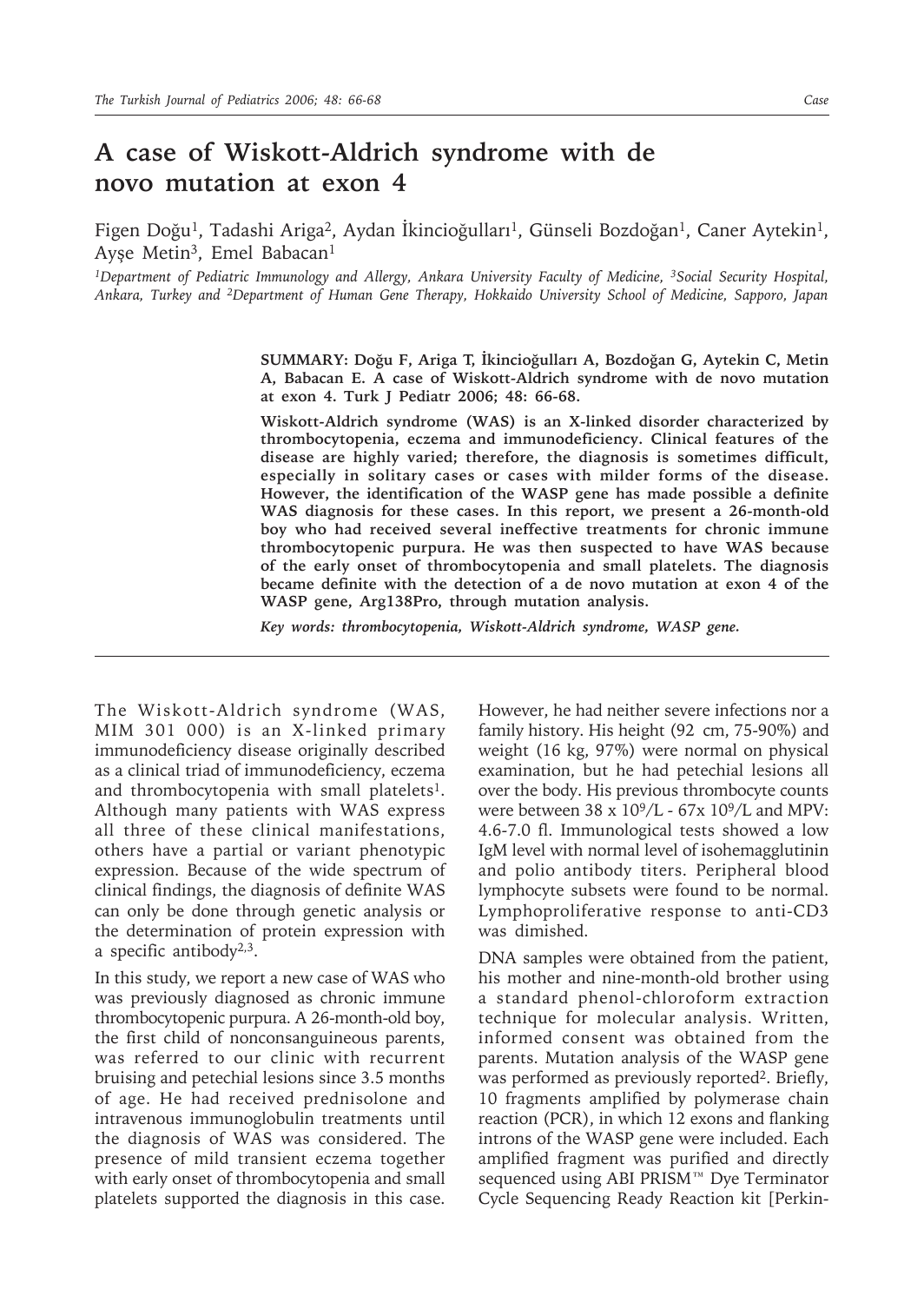Elmer: Foster City, CA] and automated ABI 373A DNA sequencer. Sequencing the WASP gene revealed a rare single base de novo mutation, resulting in a substitution of proline for arginine 138 at exon 4, which confirmed the diagnosis. Unexpectedly, his mother does not have this mutation and he is the only proband in this family (Fig. 1).

Clinical manifestations of WAS are highly variable and the most consistent feature is thrombocytopenia with small platelets. Infections and immunological abnormalities may be absent, mild or severe, and autoimmune diseases and malignancies may develop in some cases1. The clinical severity of the disease also varies from patient to patient even in the same family or over time in a given patient<sup>4,5</sup>.

The discovery of the gene has led to a better awareness of the disease and resulted in an increased usage of mutation analyses, especially for newly diagnosed and atypical patients. To date, 150 mutations in more than 300 families with WAS/XLT have been characterized worldwide6. Attempts to correlate different WAS phenotypes with specific genotypes have resulted in controversial interpretations. Zhu et al.7 designed a scoring system based on characteristic clinical symptoms and examined the effects of individual WASP mutations on the clinical phenotype in 48 unrelated families. Using these criteria, patients with missense mutations affecting the exons 1-3 have mild disease, while the amino acid substitutions in exon 4 result in classic or

WASP gene mutation analysis for AÖ and his family members



Mutation detected; CGG->CCG in exon 4 of WASP gene Arg138Pro

His mother does not have the mutant allele; she is not a carrier for WAS. His brother does not have the mutant allele, either. He does not have WAS.